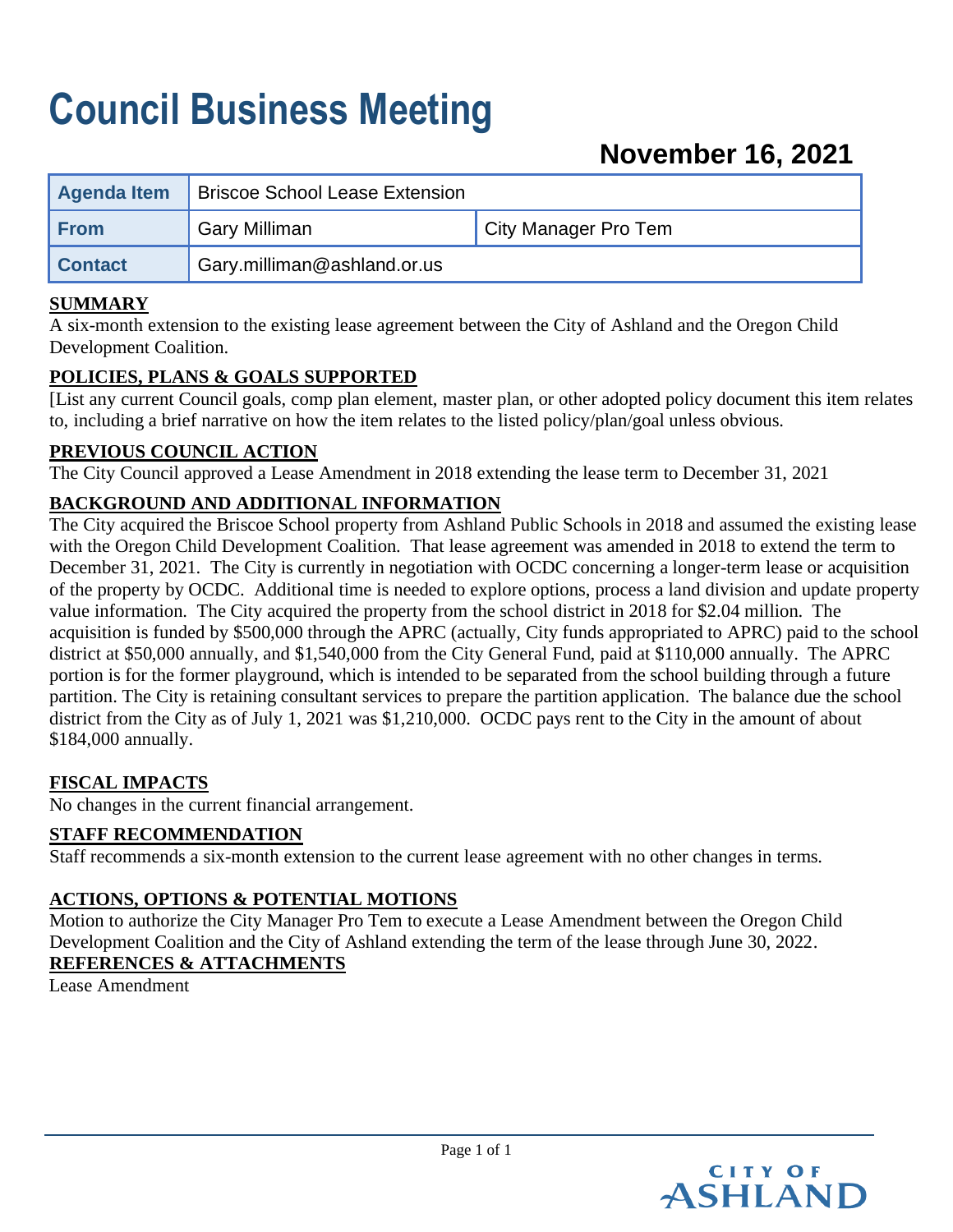#### **AMENDMENT NO. 2** to the **LEASE**  between THE CITY OF ASHLAND, OREGON, a municipal corporation (hereinafter "City"), and OREGON CHILD DEVELOPMENT COALITION, INC., an Oregon non-profit corporation (hereinafter "OCDC"), for the PROPERTY LOCATED AT 265 NORTH MAIN STREET, ASHLAND, OREGON (hereinafter the "Briscoe School Property")

#### **RECITALS**

- A. The Ashland School District and OCDC previously entered into a five-year lease agreement on December 19, 2014, for the lease of the Briscoe School Property (hereinafter the "Lease"); and
- B. The Ashland School District sold the Briscoe School Property to the City pursuant to a Real Estate Purchase and Sale Agreement fully executed on March 29, 2018, and transferred all of its rights under the Lease to the City; and
- C. The City and OCDC previously amended the Lease on or about December 4, 2018, to increase the occupancy of the Briscoe School Property by OCDC and to extend the term of the Lease until December 31, 2021, along with other changes (hereinafter "Amendment No. 1"); and
- D. The City and OCDC wish to amend the terms of the Lease to extend its term for a period of six months.

#### **AGREEMENT**

**NOW THEREFORE,** in consideration of the mutual benefits and obligations set forth herein, Ashland and OCDC agree as follows:

1. Amend Section 1, TERM, POSSESSION, AND OPTION TO RENEW, of the Lease as follows with strikeout wording deleted and underscored wording added:

The City and OCDC hereby agree to extend the term of the Lease for a period of six (6) months until June 30, 2022. The City and OCDC hereby agree to exercise the option to renew for two additional years, the new term of the lease is January 1, 2019, through December 31, 2021. The parties acknowledge that there is an error in these dates in the